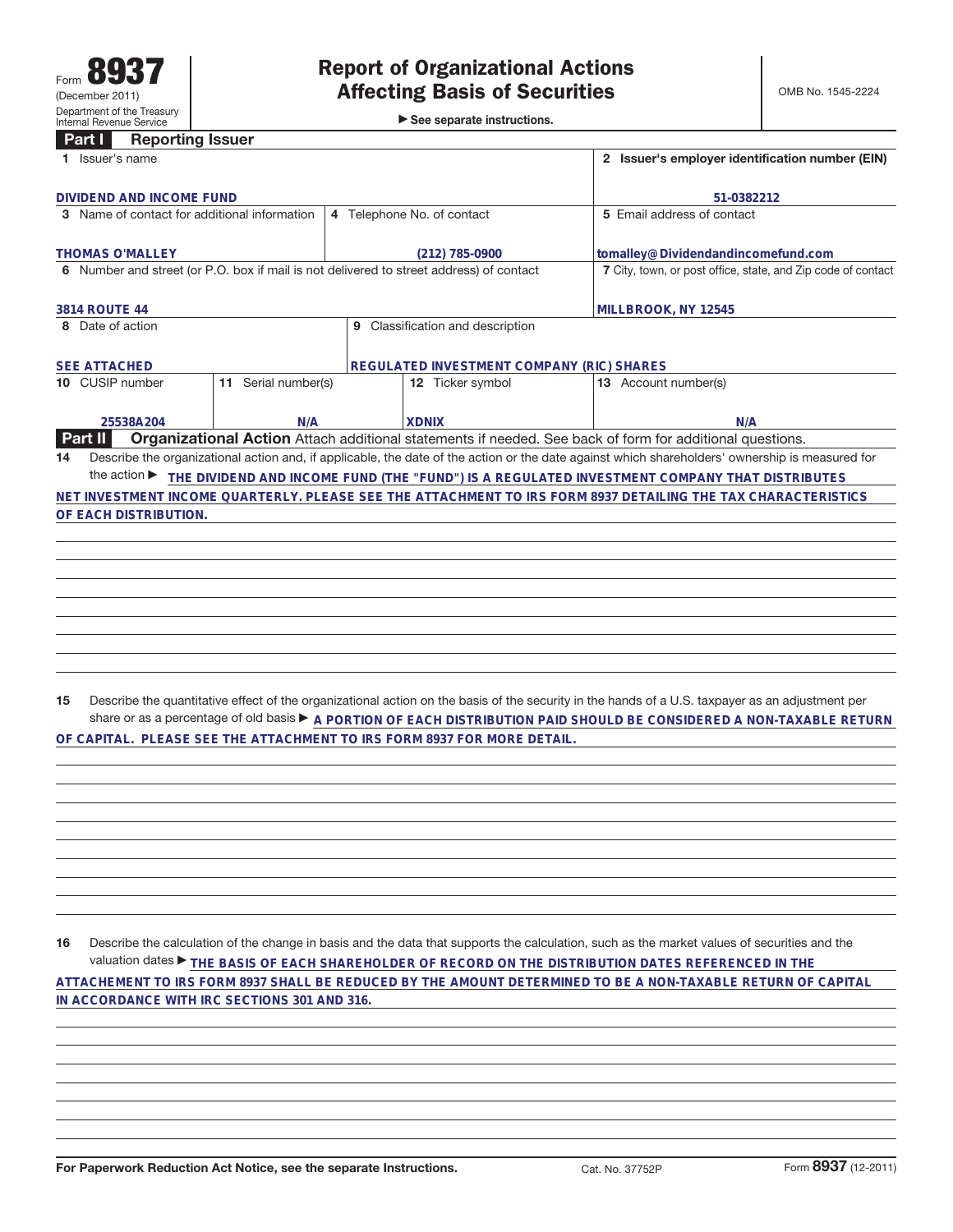| Form 8937 (Rev. 12-2011) |  |  |
|--------------------------|--|--|
|--------------------------|--|--|

|                | Form 8937 (Rev. 12-2011)<br>Page 2                                                                                                                                                                                                                                                                                       |
|----------------|--------------------------------------------------------------------------------------------------------------------------------------------------------------------------------------------------------------------------------------------------------------------------------------------------------------------------|
| <b>Part II</b> | <b>Organizational Action (continued)</b>                                                                                                                                                                                                                                                                                 |
| 17             | List the applicable Internal Revenue Code section(s) and subsection(s) upon which the tax treatment is based ▶<br>IRC SECTIONS 301 AND                                                                                                                                                                                   |
| 316.           |                                                                                                                                                                                                                                                                                                                          |
|                |                                                                                                                                                                                                                                                                                                                          |
|                |                                                                                                                                                                                                                                                                                                                          |
|                |                                                                                                                                                                                                                                                                                                                          |
|                |                                                                                                                                                                                                                                                                                                                          |
|                |                                                                                                                                                                                                                                                                                                                          |
|                |                                                                                                                                                                                                                                                                                                                          |
|                |                                                                                                                                                                                                                                                                                                                          |
|                |                                                                                                                                                                                                                                                                                                                          |
|                |                                                                                                                                                                                                                                                                                                                          |
| 18             | Can any resulting loss be recognized? ► A LOSS WOULD NOT BE RECOGNIZED AS PART OF THE DISTRIBUTIONS. THE BASIS OF<br>EACH SHAREHOLDER OF RECORD WOULD NEED TO BE ADJUSTED BY THE AMOUNT OF THE DISTRIBUTION THAT WOULD AFFECT                                                                                            |
|                | REALIZED GAIN OR LOSS RECOGNIZED ON THE DISPOSITION OF FUND SHARES.                                                                                                                                                                                                                                                      |
|                |                                                                                                                                                                                                                                                                                                                          |
|                |                                                                                                                                                                                                                                                                                                                          |
|                |                                                                                                                                                                                                                                                                                                                          |
|                |                                                                                                                                                                                                                                                                                                                          |
|                |                                                                                                                                                                                                                                                                                                                          |
|                |                                                                                                                                                                                                                                                                                                                          |
|                |                                                                                                                                                                                                                                                                                                                          |
|                |                                                                                                                                                                                                                                                                                                                          |
|                |                                                                                                                                                                                                                                                                                                                          |
| 19             | Provide any other information necessary to implement the adjustment, such as the reportable tax year ▶ THE AMOUNTS AS REPORTED                                                                                                                                                                                           |
|                | ABOVE ARE REPORTABLE FOR THE 2021 TAX YEAR.                                                                                                                                                                                                                                                                              |
|                |                                                                                                                                                                                                                                                                                                                          |
|                |                                                                                                                                                                                                                                                                                                                          |
|                |                                                                                                                                                                                                                                                                                                                          |
|                |                                                                                                                                                                                                                                                                                                                          |
|                |                                                                                                                                                                                                                                                                                                                          |
|                |                                                                                                                                                                                                                                                                                                                          |
|                |                                                                                                                                                                                                                                                                                                                          |
|                |                                                                                                                                                                                                                                                                                                                          |
|                |                                                                                                                                                                                                                                                                                                                          |
|                |                                                                                                                                                                                                                                                                                                                          |
|                | Under penalties of perjury, I declare that I have examined this return, including accompanying schedules and statements, and to the best of my knowledge and<br>belief, it is true, correct, and complete. Declaration of preparer (other than officer) is based on all information of which preparer has any knowledge. |
| Sign           |                                                                                                                                                                                                                                                                                                                          |
| <b>Here</b>    | Date $\triangleright$                                                                                                                                                                                                                                                                                                    |
|                |                                                                                                                                                                                                                                                                                                                          |

|                                                                                                                                   | Print your name $\blacktriangleright$ |                      | Title $\blacktriangleright$ |                                                   |  |
|-----------------------------------------------------------------------------------------------------------------------------------|---------------------------------------|----------------------|-----------------------------|---------------------------------------------------|--|
| <b>Paid</b><br><b>Preparer</b><br>Use Only                                                                                        | Print/Type preparer's name            | Preparer's signature | Date                        | $ +$ $\uparrow$ if PTIN<br>Check<br>self-emploved |  |
|                                                                                                                                   | Firm's name $\blacktriangleright$     |                      |                             |                                                   |  |
|                                                                                                                                   | Firm's address $\blacktriangleright$  | Phone no.            |                             |                                                   |  |
| Send Form 8937 (including accompanying statements) to: Department of the Treasury, Internal Revenue Service, Ogden, UT 84201-0054 |                                       |                      |                             |                                                   |  |